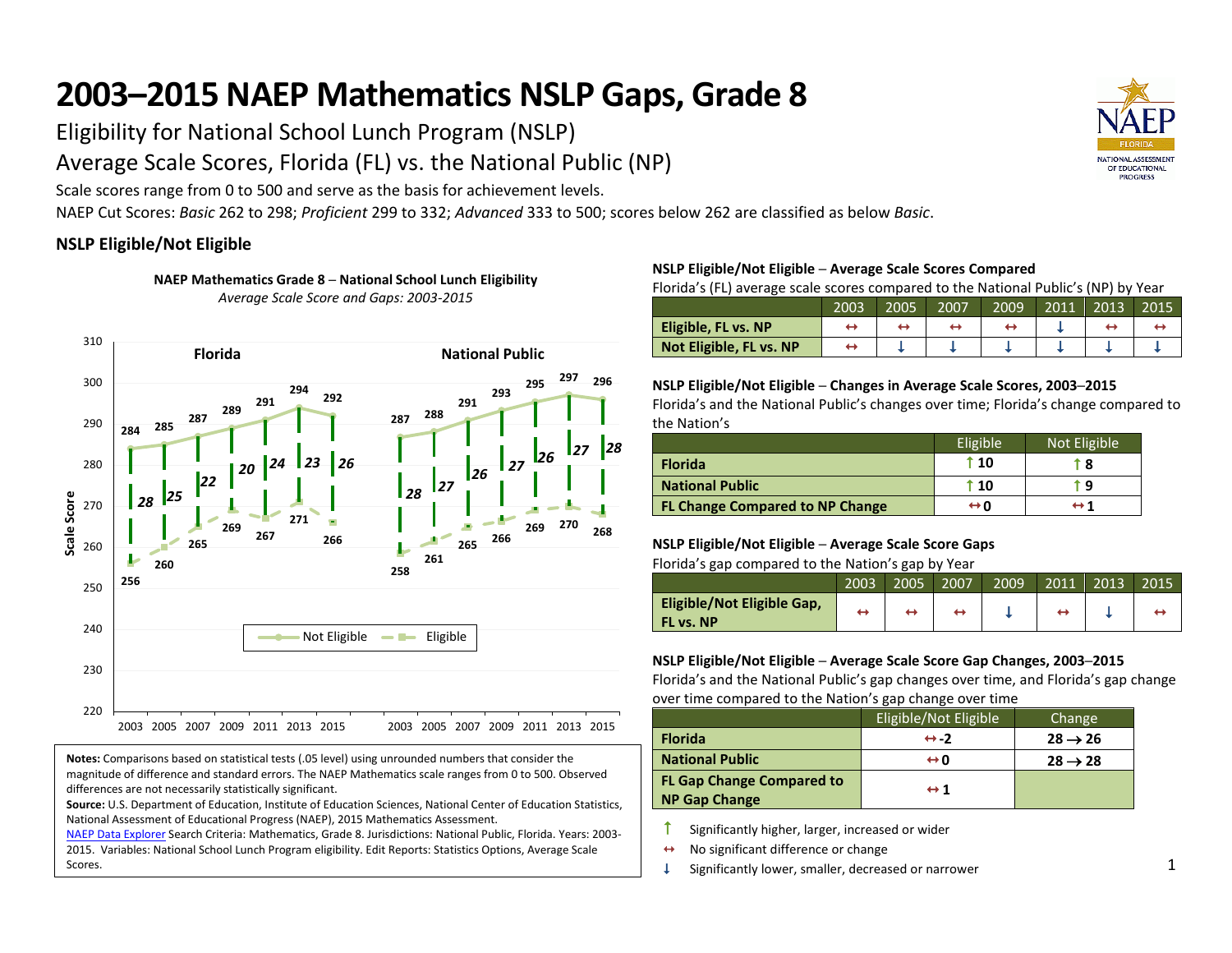# **2003–2015 NAEP Mathematics NSLP Gaps, Grade 8**

Eligibility for National School Lunch Program (NSLP)

At or above *Basic*, Florida (FL) vs. the National Public (NP)

Scale scores range from 0 to 500 and serve as the basis for achievement levels.

NAEP Cut Scores: *Basic* 262 to 298; *Proficient* 299 to 332; *Advanced* 333 to 500; scores below 262 are classified as below *Basic*.

## **NSLP Eligible/Not Eligible**

**NAEP Mathematics Grade 8 ─ National School Lunch Eligibility** *At or Above Basic and Gaps: 2003-2015*



**Notes:** Comparisons based on statistical tests (.05 level) using unrounded numbers that consider the magnitude of difference and standard errors. The NAEP Mathematics scale ranges from 0 to 500. Observed differences are not necessarily statistically significant.

At or above *Basic*: Partial mastery of prerequisite knowledge and skills needed for proficient work. **Source:** U.S. Department of Education, Institute of Education Sciences, National Center of Education Statistics, National Assessment of Educational Progress (NAEP), 2015 Mathematics Assessment. [NAEP Data Explorer](http://nces.ed.gov/nationsreportcard/naepdata/) Search Criteria: Mathematics, Grade 8. Jurisdictions: National Public, Florida. Years: 2003-2015. Variables: National School Lunch Program eligibility. Edit Reports: Statistics Options, Average Scale Scores.

### **NSLP Eligible/Not Eligible ─ Percent at or above** *Basic* **Compared**

Florida's (FL) percentage at or above *Basic* compared to the National Public's (NP) by Year

|                                  | 2003 | 2005 | 2007 | 2009 | 2011 | 2013 | 2015 |
|----------------------------------|------|------|------|------|------|------|------|
| Eligible $-$ FL vs. NP           |      |      |      |      |      |      |      |
| $\vert$ Not Eligible – FL vs. NP |      |      |      |      |      |      |      |

#### **NSLP Eligible/Not Eligible ─ Changes in Percent at or above** *Basic* **Compared, 2003─2015**

Florida's and the National Public's changes over time; Florida's change compared to the Nation's

|                                        | Eligible <sup>'</sup> | Not Eligible |
|----------------------------------------|-----------------------|--------------|
| <b>Florida</b>                         | $\uparrow$ 10         |              |
| <b>National Public</b>                 | <sup>ጉ</sup> 11       |              |
| <b>FL Change Compared to NP Change</b> | ↔ 1                   | ⇔ο           |

#### **NSLP Eligible/Not Eligible ─ Percent at or above** *Basic* **Gaps**

Florida's gap compared to the Nation's gap by Year

| -                                             |      |      |      |      |      |      |      |
|-----------------------------------------------|------|------|------|------|------|------|------|
|                                               | 2003 | 2005 | 2007 | 2009 | 2011 | 2013 | 2015 |
| <b>Eligible/Not Eligible Gap</b><br>FL vs. NP | ↔    |      | ↔    |      | ↔    |      |      |

#### **NSLP Eligible/Not Eligible ─ Percent at or above** *Basic* **Gaps, 2003─2015**

Florida's and the National Public's gap changes over time; Florida's gap change compared to the Nation's gap change over time

|                                                          | Eligible/Not Eligible | Change              |
|----------------------------------------------------------|-----------------------|---------------------|
| <b>Florida</b>                                           | $\leftrightarrow -4$  | $30 \rightarrow 26$ |
| <b>National Public</b>                                   | J 5                   | $31 \rightarrow 26$ |
| <b>FL Gap Change Compared to</b><br><b>NP Gap Change</b> | $\leftrightarrow$ 0   |                     |

Significantly higher, larger, increased or wider

- $\leftrightarrow$  No significant difference or change
- $\downarrow$  Significantly lower, smaller, decreased or narrower